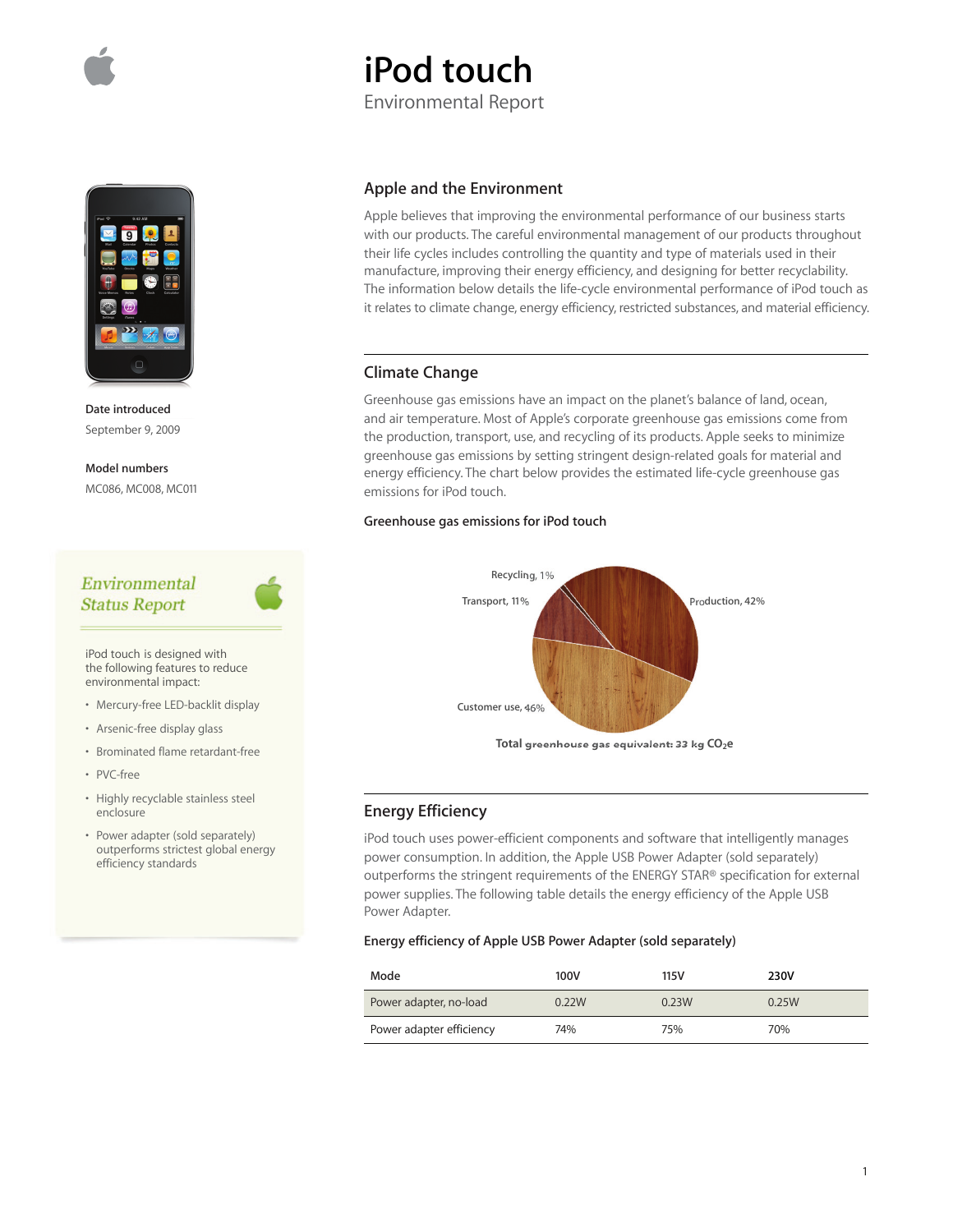#### **Battery chemistry**

System battery: lithium-ion polymer Free of lead, cadmium, and mercury

## **Material Efficiency**

Apple's ultra-compact product and packaging designs lead the industry in material efficiency. Reducing the material footprint of a product helps maximize shipping efficiency. It also helps reduce the amount of energy consumed during production and the material waste generated at end of life. The iPod touch enclosure is made of stainless steel, a material highly desired by recyclers. The chart below details the materials used in iPod touch.

### **Material use for iPod touch**





iPod touch packaging is 31 percent lighter and consumes 46 percent less volume than the original iPod touch.

#### **Packaging**

iPod touch packaging is extremely material efficient, weighing 31 percent lighter and consuming 46 percent less volume than the original iPod touch packaging. This allows more units to be transported in a single shipping container. The following table details the materials used in iPod touch packaging.

#### **Packaging breakdown for iPod touch**

| Material                      | Retail box | Retail and<br>shipping box |
|-------------------------------|------------|----------------------------|
| Paper (corrugate, paperboard) | 10q        | 131q                       |
| Polycarbonate                 | 70q        | 70q                        |
| Other plastics                | 1g         | 1g                         |

## **Restricted Substances**

Apple has long taken a leadership role in restricting harmful substances from its products and packaging. As part of this strategy, all Apple products comply with the strict European Directive on the Restriction of the Use of Certain Hazardous Substances in Electrical and Electronic Equipment, also known as the RoHS Directive. Examples of materials restricted by RoHS include lead, mercury, cadmium, hexavalent chromium, and PBB and PBDE brominated flame retardants (BFRs). iPod touch goes even further than the RoHS Directive by incorporating the following more aggressive restrictions:

- Mercury-free LED-backlit display
- Arsenic-free display glass
- Brominated flame retardant-free
- Polyvinyl chloride (PVC)-free